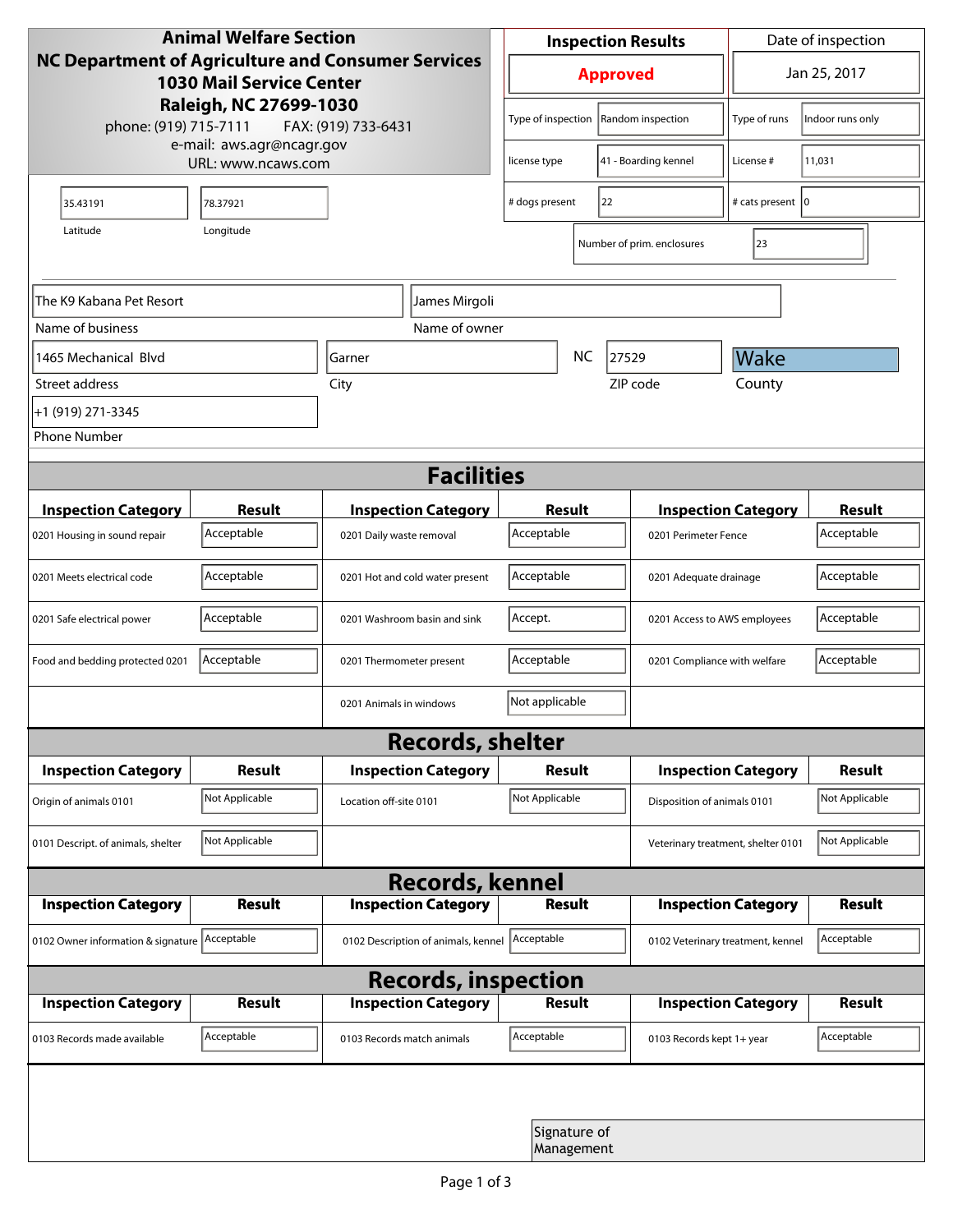|                                     | <b>Animal Welfare Section, NCDA&amp;CS</b> |                                                             | <b>Inspection Results</b>  |                                    | Date of inspection |
|-------------------------------------|--------------------------------------------|-------------------------------------------------------------|----------------------------|------------------------------------|--------------------|
|                                     | Inspection Report, continued               |                                                             | <b>Approved</b>            |                                    | Jan 25, 2017       |
|                                     |                                            |                                                             |                            |                                    | <b>NC</b>          |
| The K9 Kabana Pet Resort            |                                            | James Mirgoli                                               |                            | Garner                             |                    |
|                                     |                                            | <b>Indoor facilities</b>                                    |                            |                                    |                    |
| <b>Inspection Category</b>          | Result                                     | <b>Inspection Category</b>                                  | Result                     | <b>Inspection Category</b>         | <b>Result</b>      |
| 0202 Ambient temperature, indoor    | Acceptable                                 | 0202 Ventilation, indoor                                    | Acceptable                 | 0202 Lighting, indoor              | Acceptable         |
| 0202 Imperv./Sanitary surf., indoor | Not Acceptable                             | 0202 Drainage, indoor                                       | Acceptable                 |                                    |                    |
|                                     |                                            | <b>Outdoor facilities</b>                                   |                            |                                    |                    |
| <b>Inspection Category</b>          | <b>Result</b>                              | <b>Inspection Category</b>                                  | Result                     | <b>Inspection Category</b>         | <b>Result</b>      |
| 0203 Impervious surfaces, outdoor   | Not Applicable                             | 0203 Housing, 1 per animal                                  | Not Applicable             | 0203 Protection from elements      | Not Applicable     |
| 0203 Owner advised, outdoor         | Not Applicable                             | 0203 Drainage, outdoor                                      | Not Applicable             |                                    |                    |
|                                     |                                            | <b>Primary enclosures</b>                                   |                            |                                    |                    |
| <b>Inspection Category</b>          | Result                                     | <b>Inspection Category</b>                                  | Result                     | <b>Inspection Category</b>         | <b>Result</b>      |
| 0204 Drainage prev. cross contam.   | Not Acceptable                             | 0204 Fence height >= 5 feet                                 | Acceptable                 | 0204 1:10 ratio, person: human     | Not Applicable     |
| 0204 Surf. impervious to moisture   | Acceptable                                 | 0204 Enclosure is escape proof                              | Acceptable                 | 0204 Cats, $>=$ 4 sq. ft. / adult  | Not Applicable     |
| 0204 Prevent contact with wood      | Acceptable                                 | 0204 Solid resting surface                                  | Acceptable                 | 0204 Cats, $<= 12$ / enclosure     | Not Applicable     |
| 0204 Enclosures in sound repair     | Acceptable                                 | 0204 Cats, raised resting surface                           | Not Applicable             | 0204 Cats, 1 litter pan / 3 adults | Not Applicable     |
| 0204 Size of enclosure              | Acceptable                                 | 0204 Dogs, supervision if > 4                               | Acceptable                 |                                    |                    |
|                                     |                                            | <b>Feeding</b>                                              |                            |                                    |                    |
| <b>Inspection Category</b>          | <b>Result</b>                              | <b>Inspection Category</b>                                  | <b>Result</b>              | <b>Inspection Category</b>         | <b>Result</b>      |
| 0205 Feeding, 1x / day, adult       | Acceptable                                 | 0205 Feeding, 1 bowl / adult                                | Acceptable                 | 0205 Feeding, commercial food      | Acceptable         |
| 0205 Feeding, bowl in good repair   | Acceptable                                 | 0205 Feeding, quality food                                  | Acceptable                 | 0205 Feeding, bowl is protected    | Acceptable         |
| 0205 Feeding, 2x / day, young       | Acceptable                                 |                                                             |                            |                                    |                    |
|                                     |                                            | <b>Watering</b>                                             |                            |                                    |                    |
| <b>Inspection Category</b>          | <b>Result</b>                              | <b>Inspection Category</b>                                  | Result                     |                                    |                    |
| 0206 Watering, continuous access    | Acceptable                                 | 0206 Watering, bowl in good repair                          | Acceptable                 |                                    |                    |
|                                     |                                            | <b>Sanitation/Employees/Classification &amp; Separation</b> |                            |                                    |                    |
| <b>Inspection Category</b>          | <b>Result</b>                              | <b>Inspection Category</b>                                  | Result                     | <b>Inspection Category</b>         | Result             |
| 0207 Waste removal 2x / day         | Acceptable                                 | 0207 Grounds overgrown                                      | Acceptable                 | 0207 Young given social interact.  | Not Applicable     |
| 0207 Animals removed while clean    | Acceptable                                 | 0207 Pest Control                                           | Acceptable                 | 0207 Species separated             | Acceptable         |
|                                     |                                            |                                                             | Signature of<br>Management |                                    |                    |